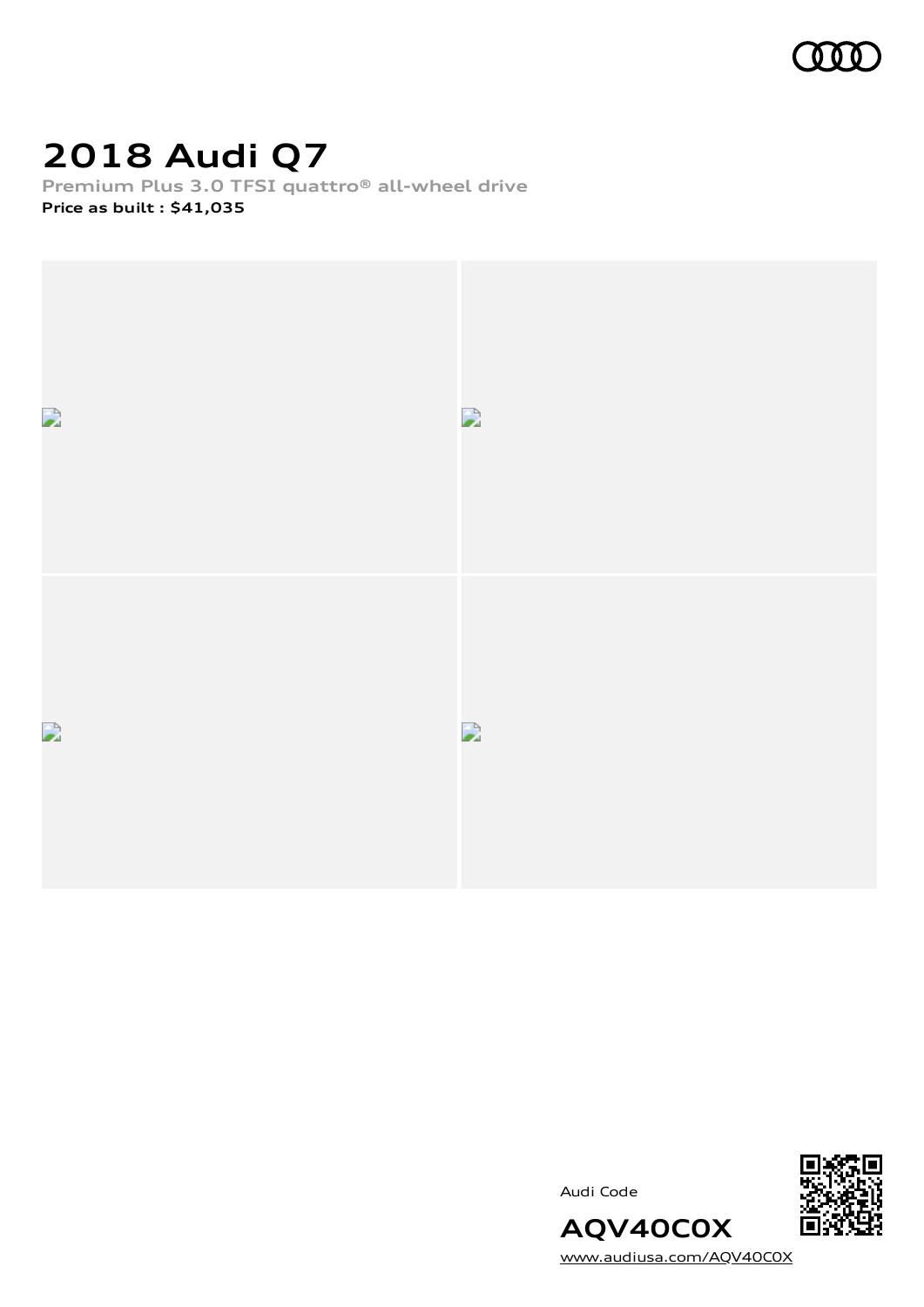## **Summary**

### **Audi 2018 Audi Q7** Premium Plus 3.0 TFSI quattro® all-wheel drive

**Price as buil[t](#page-10-0)** \$41,035

### **Exterior colour**

Carrara White



### **Further Information**

|                 | N٥           |
|-----------------|--------------|
| Mileage         | 56,867 miles |
| Type of vehicle | Used car     |

**Warranty**

### **Interior colour**

| Seats     | Pistachio Beige               |
|-----------|-------------------------------|
| Dashboard | Criollo Brown/Pistachio Beige |
| Carpet    | Pistachio Beige               |
| Headliner | Linen Beige                   |

#### **Audi Code** AQV40C0X

**Your configuration on www.audiusa.com** [www.audiusa.com/AQV40C0X](https://www.audiusa.com/AQV40C0X)

**Commission number** 45a944140a0e09a92c0d

### **Technical Specifications**

| Engine type                  | Six-cylinder                                 |
|------------------------------|----------------------------------------------|
| stroke                       | Displacement/Bore and 2995/84.5 x 89.0 cc/mm |
| Torque                       | 325 @ 2,900-5,300 lb-ft@rpm                  |
| Top track speed              | 130 mph mph $1$                              |
| Acceleration (0 - 60<br>mph) | 5.7 seconds seconds                          |
| Recommended fuel             | Premium                                      |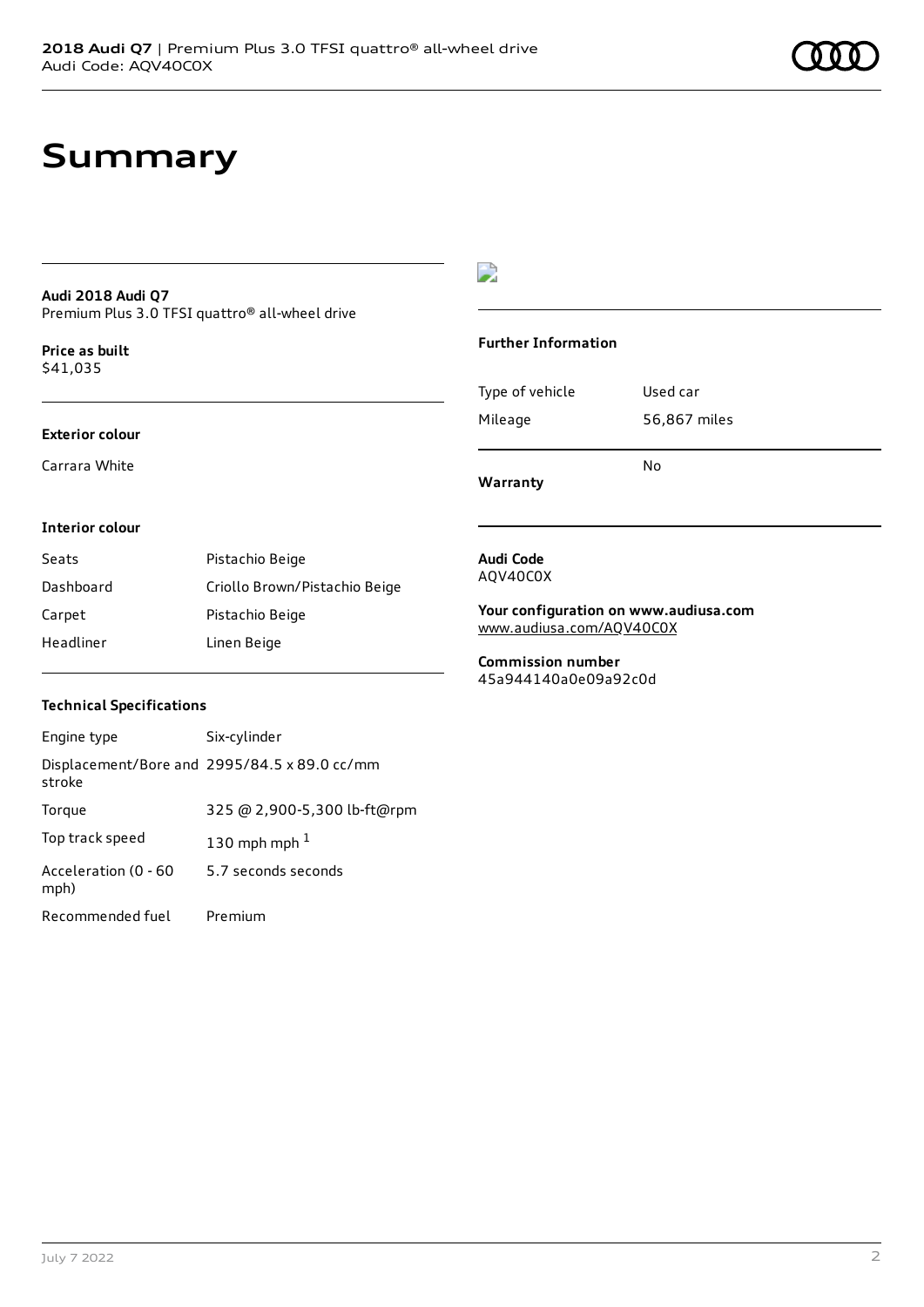# **Equipment**

Carrara White

Power-adjustable, auto-dimming, power-folding, heated exterior side mirrors with memory

LED interior lighting package

BOSE® 3D Sound System

Power tilt and telescopic adjustable steering column

Audi pre sense® rear

MMI® Navigation plus with Audi smartphone interface including Apple CarPlay® and Google™ Android Auto™

Audi connect CARE assistance and security services and sixmonth trial subscription to Audi connect PRIME and Audi connect PLUS online services

MMI® Radio plus with ten speakers and single CD player with MP3 playback capability















**(1/2)**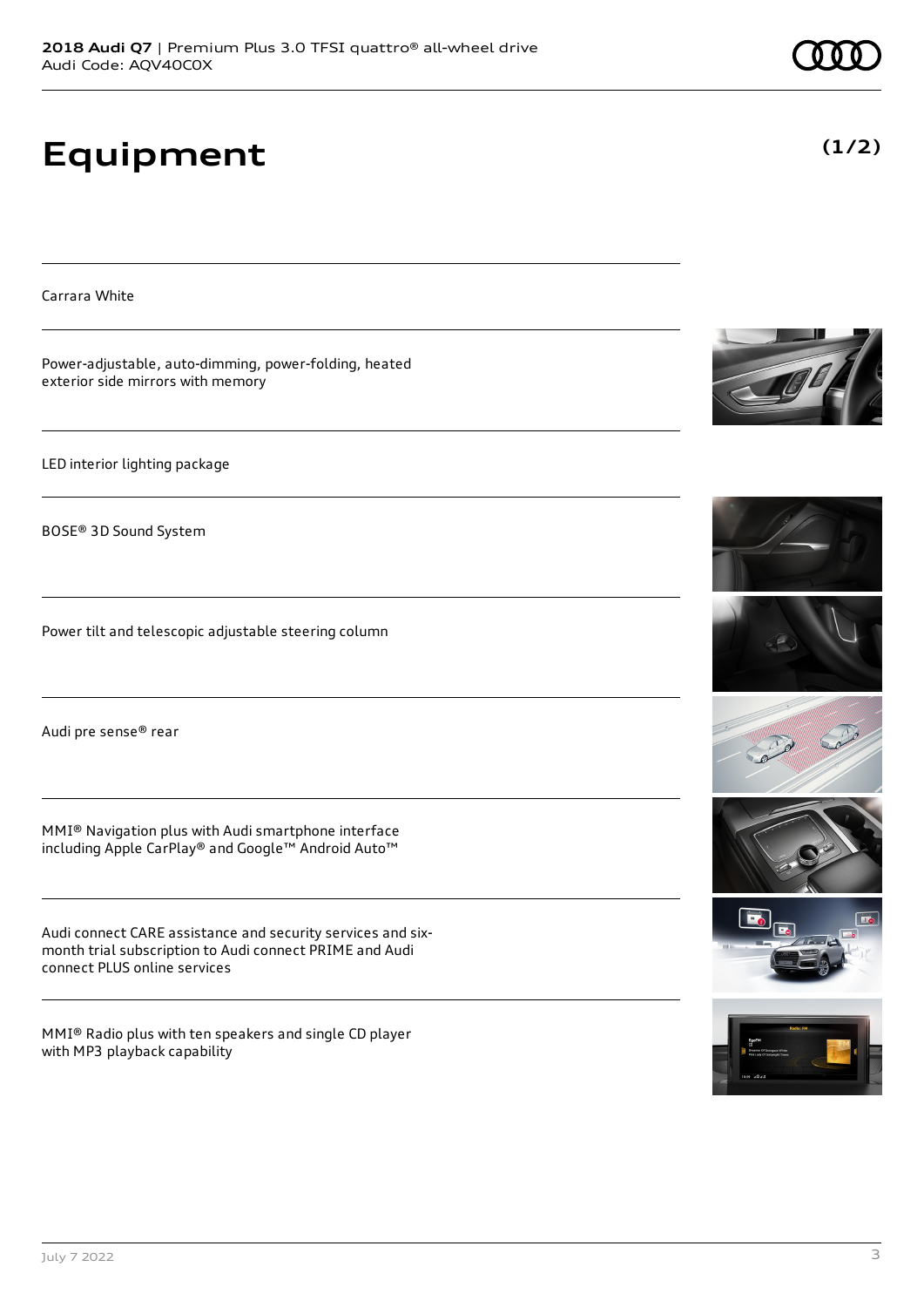# **Equipment**

Audi side assist



**(2/2)**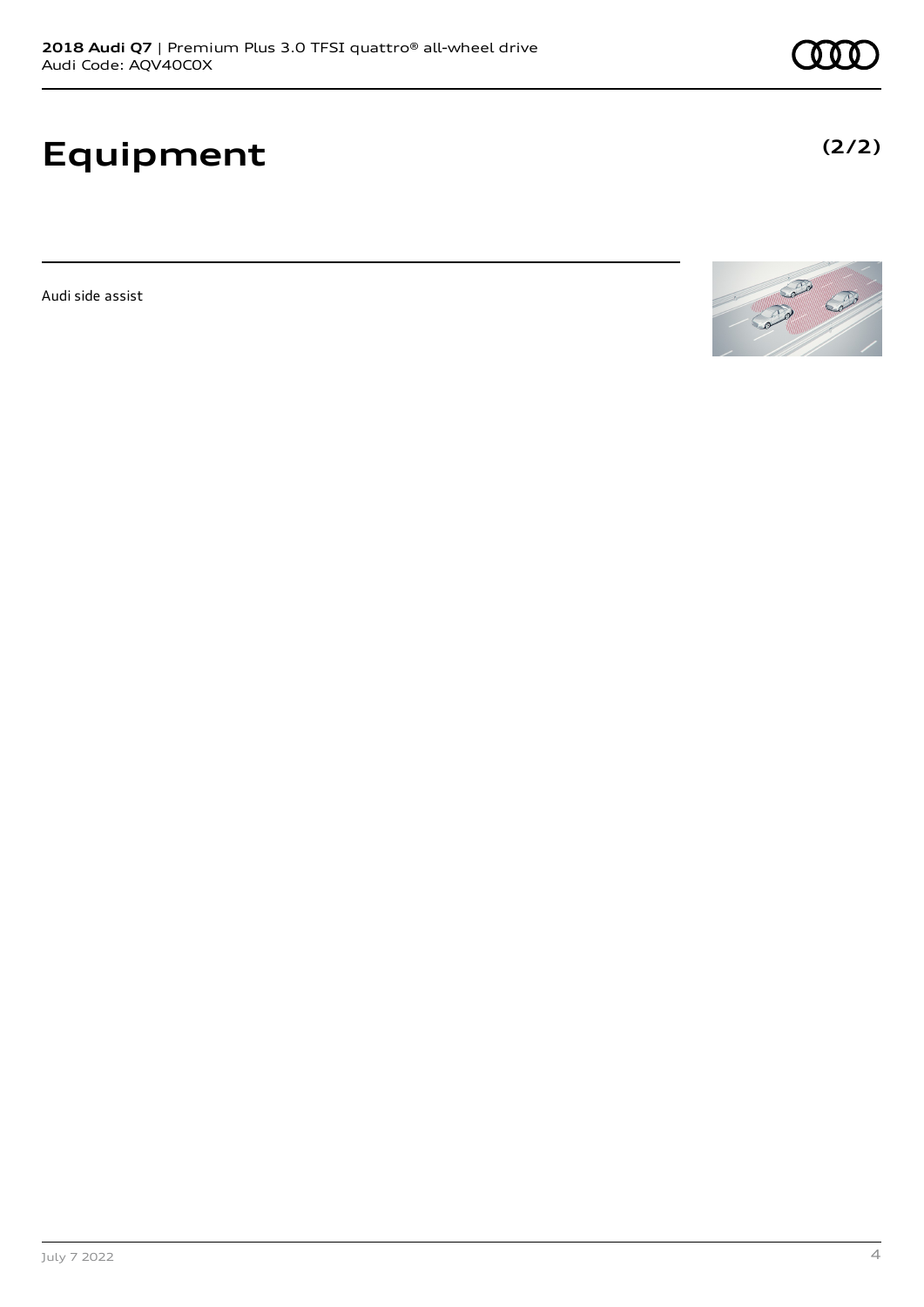# **Standard features**

### **Interior**

| 4A3                                       | <b>Heated front seats</b>                                                                                       |
|-------------------------------------------|-----------------------------------------------------------------------------------------------------------------|
| 5KL                                       | Split tumble-folding 35/30/35 second-row<br>with fore/aft adjustment and power 50/50<br>split folding third row |
| 7HA                                       | Cloth interior on doors                                                                                         |
| N1F                                       | Leather seating surfaces                                                                                        |
| 7TN                                       | High-gloss Black/Terra Brown Walnut Wood<br>inlays                                                              |
| QJ1                                       | Chrome package                                                                                                  |
| 3FU                                       | Panoramic sunroof                                                                                               |
| 7M1                                       | Aluminum door sill inlays                                                                                       |
| 6N)                                       | Cloth headliner                                                                                                 |
| KH <sub>5</sub>                           | Three-zone automatic climate control                                                                            |
| 4L7                                       | Auto-dimming interior rear view mirror with<br>digital compass                                                  |
| 1XW                                       | Three-spoke multifunction steering wheel                                                                        |
| 6E6                                       | Comfort front armrest                                                                                           |
| 7F <sub>9</sub>                           | Leather-wrapped gear selector                                                                                   |
| 4E7                                       | Power tailgate                                                                                                  |
| 5XL                                       | Driver and front-passenger sun visors with<br>illuminated vanity mirrors                                        |
| <b>Infotainment and Driver Assistance</b> |                                                                                                                 |

| 6K8             | Audi pre sense® basic and Audi pre sense®<br>city |
|-----------------|---------------------------------------------------|
| 2H1             | Audi drive select                                 |
| 7X2             | Parking system plus                               |
| KA <sub>2</sub> | Rear view camera                                  |
| 9S7             | 7.0" color driver information system              |
|                 |                                                   |

### **Infotainment and Driver Assistance**

| OV3 | Sirius XM <sup>®</sup> Satellite Radio                                           |
|-----|----------------------------------------------------------------------------------|
| 97X | BLUETOOTH <sup>®</sup> wireless technology<br>preparation for compatible devices |

### **Safety and Security**

| 4UB             | Driver and front-passenger advanced airbags                      |
|-----------------|------------------------------------------------------------------|
| UH1             | Electromechanical parking brake                                  |
| 8T2             | Cruise control with coast, resume and<br>accelerate features     |
| VC <sub>2</sub> | Garage door opener (HomeLink®)                                   |
| QZ7             | Electromechanical power steering                                 |
| 7K6             | Tire-pressure monitoring system                                  |
| 4X3             | Front thorax side airbags and Sideguard®<br>head curtain airbags |
| 4F6             | Audi advanced key-keyless start, stop and<br>entry               |
| 3B3             | Lower Anchors and Tethers for Children<br>(LATCH) in rear seats  |

### **Exterior**

| 1D <sub>8</sub> | Provision for towing bracket                             |
|-----------------|----------------------------------------------------------|
| 1BA             | Dynamic suspension system                                |
| 3S1             | Aluminum roof rails                                      |
| 511             | Tailgate roof spoiler                                    |
| 0N1             | Standard rear axle                                       |
| 8IH             | Xenon plus headlights with LED daytime<br>running lights |
| 803             | Automatic headlights                                     |
| H79             | 19" 255/55 all-season tires                              |
|                 |                                                          |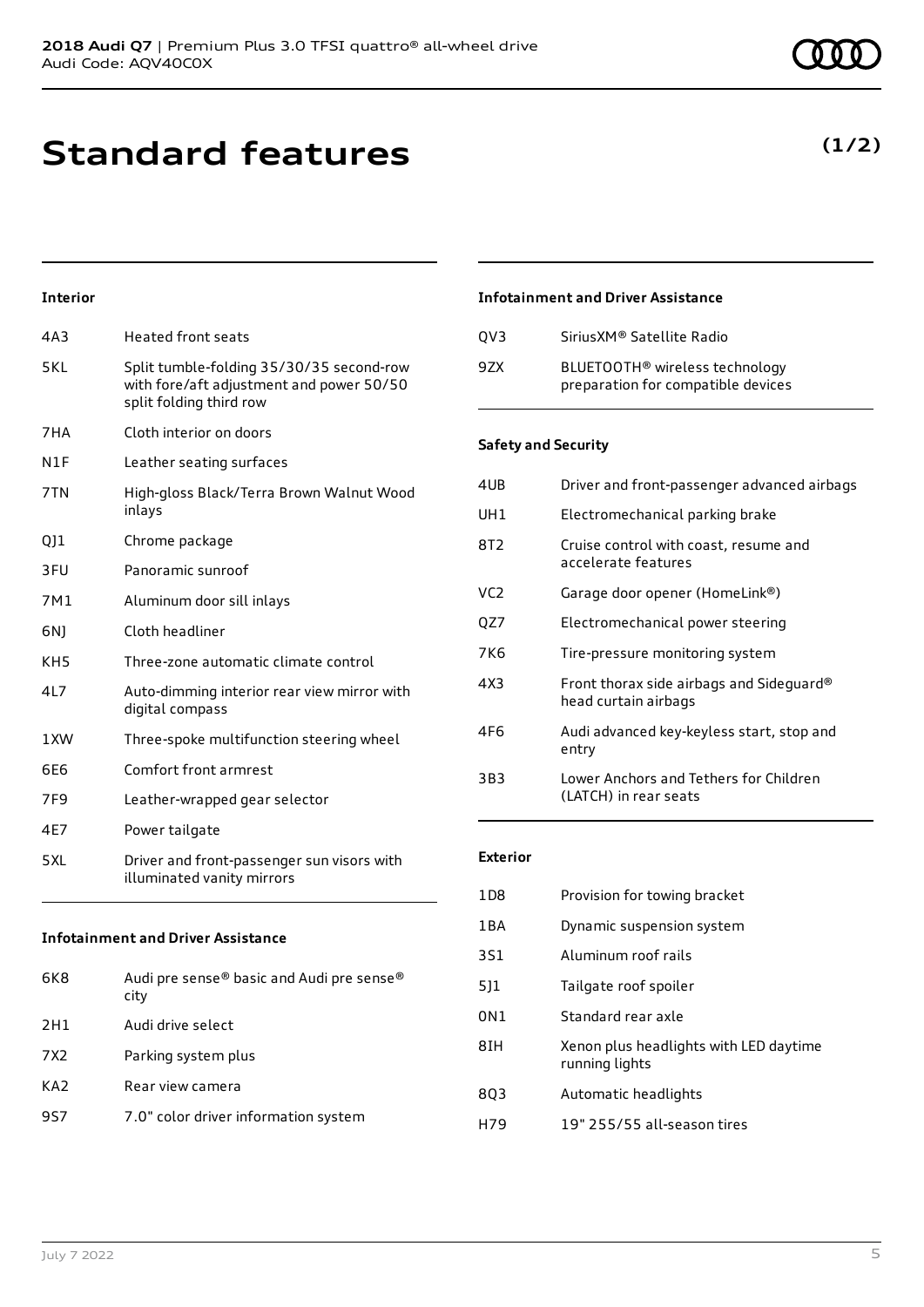**(2/2)**

## **Standard features**

### **Exterior**

| 4KF. | Rear privacy glass                    |
|------|---------------------------------------|
| 4ZB  | Aluminum trim around exterior windows |
| CH6  | 19" 5-V-spoke design wheels           |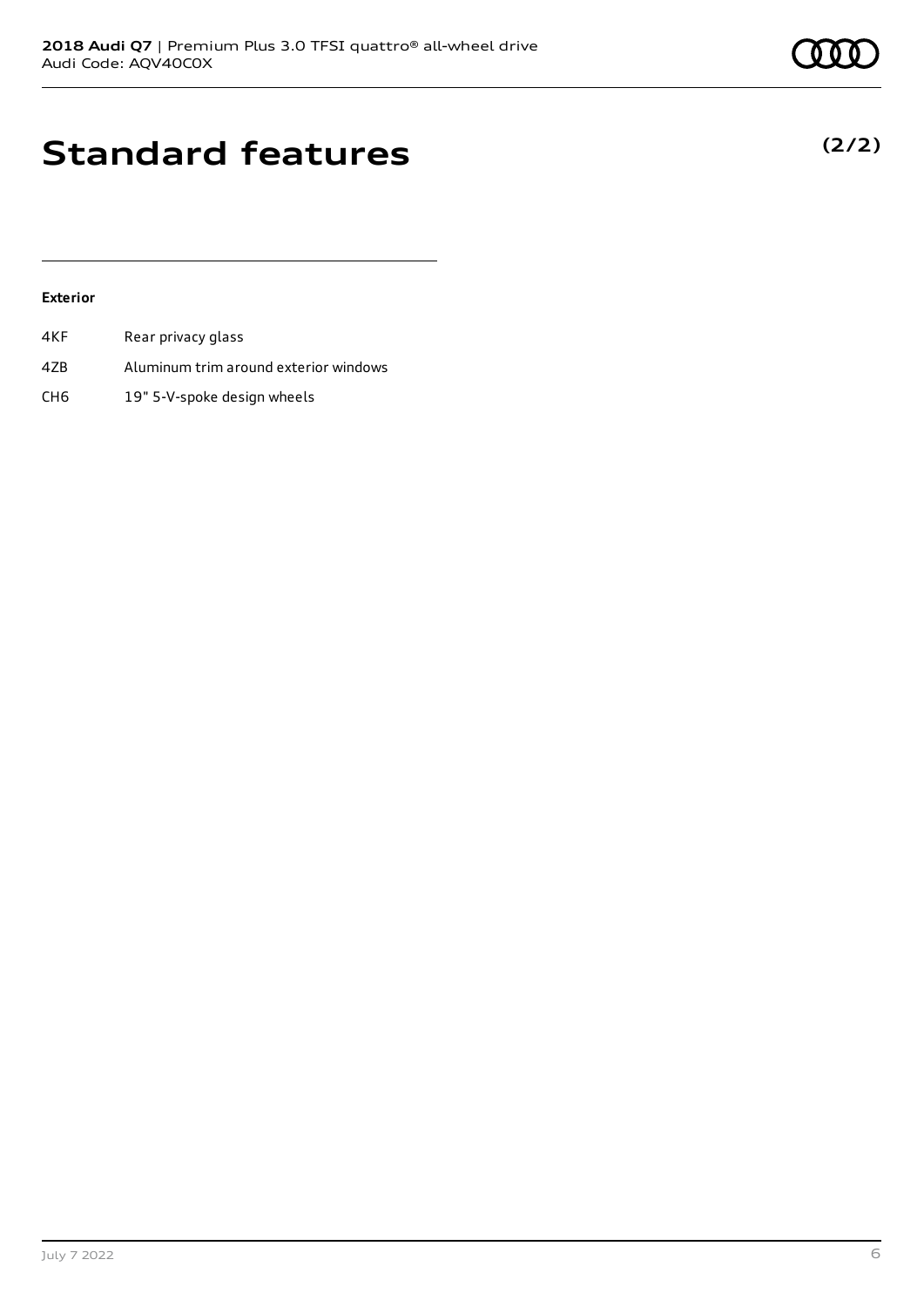## **Dealer remarks**

Priced below KBB Fair Purchase Price! Carrara White 2018 Audi Q7 3.0T Premium Plus quattro quattro 8-Speed Automatic with Tiptronic 3.0L TFSI V6 DOHC Passed Rigorous Safety Inspection Performed by Certified Technician, Meticulously Detailed Inside and Out, Fresh Oil Change, 3D Bose Surround Sound System, Audi Connect CARE, Audi Connect PRIME & PLUS, Audi MMI Navigation Plus Package, Audi MMI Navigation Plus w/MMI Touch, Audi Side Assist w/Pre Sense Rear, Audi Smartphone Interface, Electric Tilt/Telescopic Steering Column w/Memory, Heated Auto-Dimming Power Folding Exterior Mirrors, LED Interior Lighting Package, Premium Plus Package, Wheels: 19" 5-V-Spoke Design, 10 Speakers, 3.204 Axle Ratio, 3rd row seats: bench, 4-Wheel Disc Brakes, ABS brakes, Air Conditioning, AM/FM radio: SiriusXM, Auto-dimming Rear-View mirror, Automatic temperature control, Brake assist, Bumpers: body-color, CD player, Compass, Delay-off headlights, Driver door bin, Driver vanity mirror, Driver's Seat Mounted Armrest, Dual front impact airbags, Dual front side impact airbags, Electronic Stability Control, Exterior Parking Camera Rear, Four wheel independent suspension, Front anti-roll bar, Front Bucket Seats, Front dual zone A/C, Front fog lights, Front reading lights, Fully automatic headlights, Garage door transmitter: HomeLink, Heated door mirrors, Heated Front Bucket Seats, Heated front seats, High intensity discharge headlights: Xenon plus, Illuminated entry, Leather Seating Surfaces, Leather Shift Knob, Leather steering wheel, Low tire pressure warning, Memory seat, Occupant sensing airbag, Outside temperature display, Overhead airbag, Panic alarm, Passenger door bin, Passenger seat mounted armrest, Passenger vanity mirror, Power door mirrors, Power driver seat, Power Liftgate, Power moonroof, Power passenger seat, Power steering, Power windows, Radio data system, Radio: MMI Radio Plus w/Audi Sound System, Rain sensing wipers, Rear air conditioning, Rear anti-roll bar, Rear fog lights, Rear reading lights, Rear seat center armrest, Rear window defroster, Rear window wiper, Remote keyless entry, Roof rack: rails only, Security system, Speed control, Speedsensing steering, Split folding rear seat, Spoiler, Steering wheel mounted audio controls, Tachometer, Telescoping steering wheel, Tilt steering wheel, Traction control, Trip computer, Turn signal indicator mirrors, Variably intermittent wipers, 3D Bose Surround Sound System, Audi Connect CARE, Audi Connect PRIME & PLUS, Audi MMI Navigation Plus Package, Audi MMI Navigation Plus w/MMI Touch, Audi Side Assist w/Pre Sense Rear, Audi Smartphone Interface, Electric Tilt/Telescopic Steering Column w/Memory, Heated Auto-Dimming Power Folding Exterior Mirrors, LED Interior Lighting Package, Premium Plus Package, Wheels: 19" 5-V-Spoke Design.

### Awards:

### \* 2018 KBB.com 10 Most Awarded Brands

For your peace of mind we have included over 40+ photos and a video for you to judge the condition yourself. As you do your comparison shopping, you will see AUDI ORANGE PARK offers some of the best values in the market. We will provide you a Carfax, Comprehensive Vehicle Inspection. Call 904-565-4000 or visit AUDI ORANGE PARK . Located at 7230 Blanding Blvd, Jacksonville, Florida 32244. Out of town buyers free pick up at the airport. See more cars online at https://www.audiorangepark.com/used-inventory/index.htm.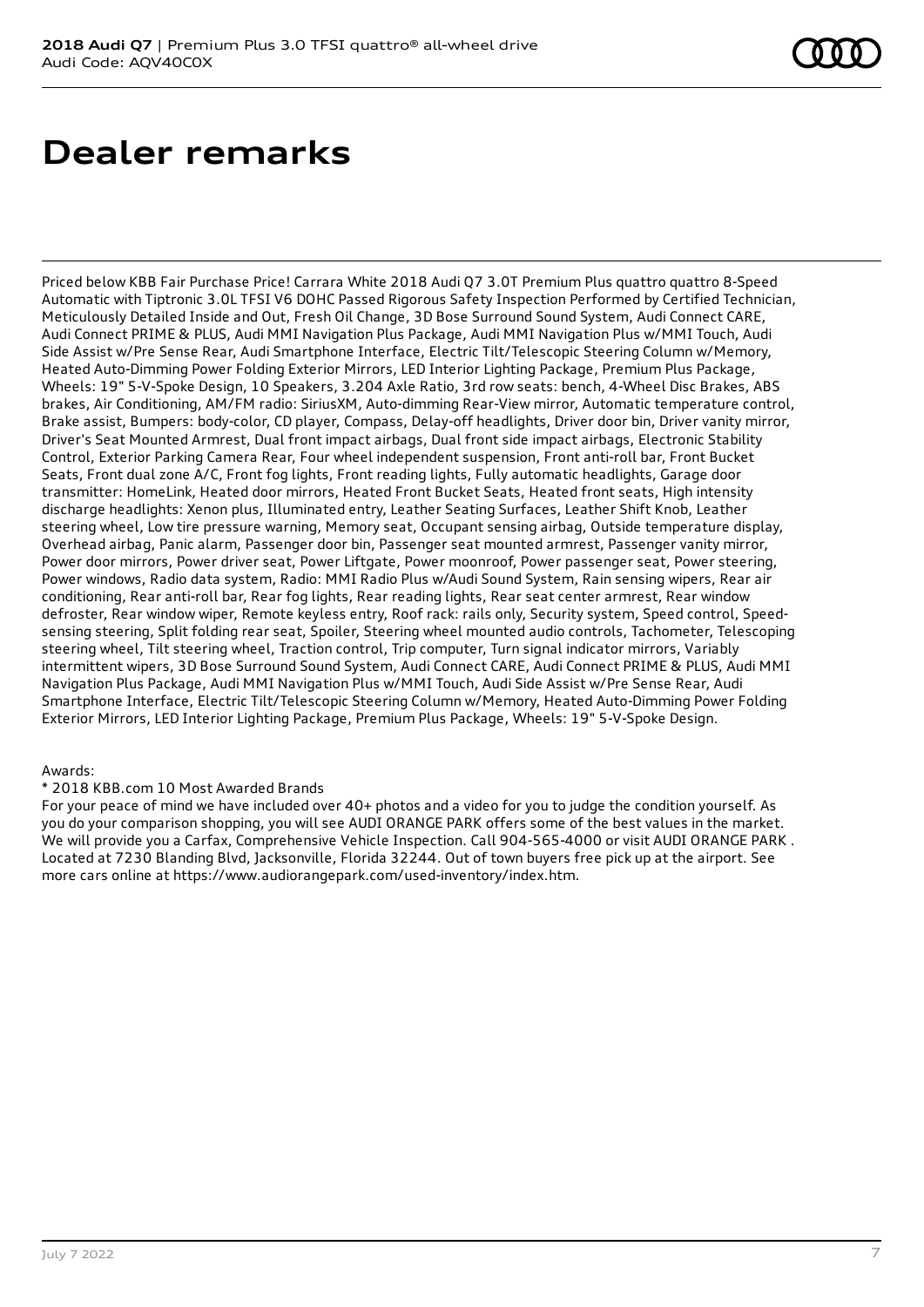# **Technical Specifications**

## **Engineering | Performance**

| Engine type                                 | Six-cylinder                                 |
|---------------------------------------------|----------------------------------------------|
| Power Level                                 | 45                                           |
| Displacement                                | 3.0l                                         |
| Max. output ps/hp                           | 333 @ 5,500-6,500 @ rpm                      |
| Towing capacity                             | 7,700 lb                                     |
| Torque                                      | 325 @ 2,900-5,300 lb-ft@rpm                  |
| Valvetrain                                  | 24 valve DOHC                                |
| Acceleration (0 - 60<br>mph)                | 5.7 seconds seconds                          |
| Engine block                                | Aluminum-alloy                               |
| Induction/fuel injection TFSI®/Supercharged |                                              |
| Cylinder head                               | Aluminum-alloy                               |
| stroke                                      | Displacement/Bore and 2995/84.5 x 89.0 cc/mm |
| Top track speed <sup>1</sup>                | 130 mph mph                                  |

Alternator 14 Volt - 120-180A Battery 12 Volt - 420A/75Ah

### **Transmission | Drivetrain**

| Gear ratios: 8th         | 0.667:1                                                             |
|--------------------------|---------------------------------------------------------------------|
| Gear ratios: 6th         | 1.000:1                                                             |
| Gear ratios: 7th         | 0.839:1                                                             |
| Gear ratios: Reverse     | 3.317:1                                                             |
| Drivetrain type          | Tiptronic <sup>®</sup> with quattro <sup>®</sup> all-wheel<br>drive |
| Gear ratios: Final Drive | 3.204:1                                                             |
| Gear ratios: 4th         | 1.667:1                                                             |
| Transmission             | Eight-speed Tiptronic® with<br>quattro <sup>®</sup> all-wheel drive |
| Gear ratios: 5th         | 1.285:1                                                             |
| Gear ratios: 2nd         | 3.143:1                                                             |
| Gear ratios: 3rd         | 2.106:1                                                             |
| Gear ratios: 1st         | 4.714:1                                                             |
|                          |                                                                     |

#### **Steering**

| Steering type                              | Electromechanical speed-sensitive<br>power steering |
|--------------------------------------------|-----------------------------------------------------|
| Turning diameter, curb- 40.7 ft<br>to-curb |                                                     |
| Steering ratio                             | 15.8:1                                              |

### **Suspension**

| Magnetic Ride | N/A                                                    |
|---------------|--------------------------------------------------------|
| Front axle    | Five-link front independent steel<br>spring suspension |
| Rear axle     | Five-link rear independent steel<br>spring suspension  |

**Electrical system**

## **(1/2)**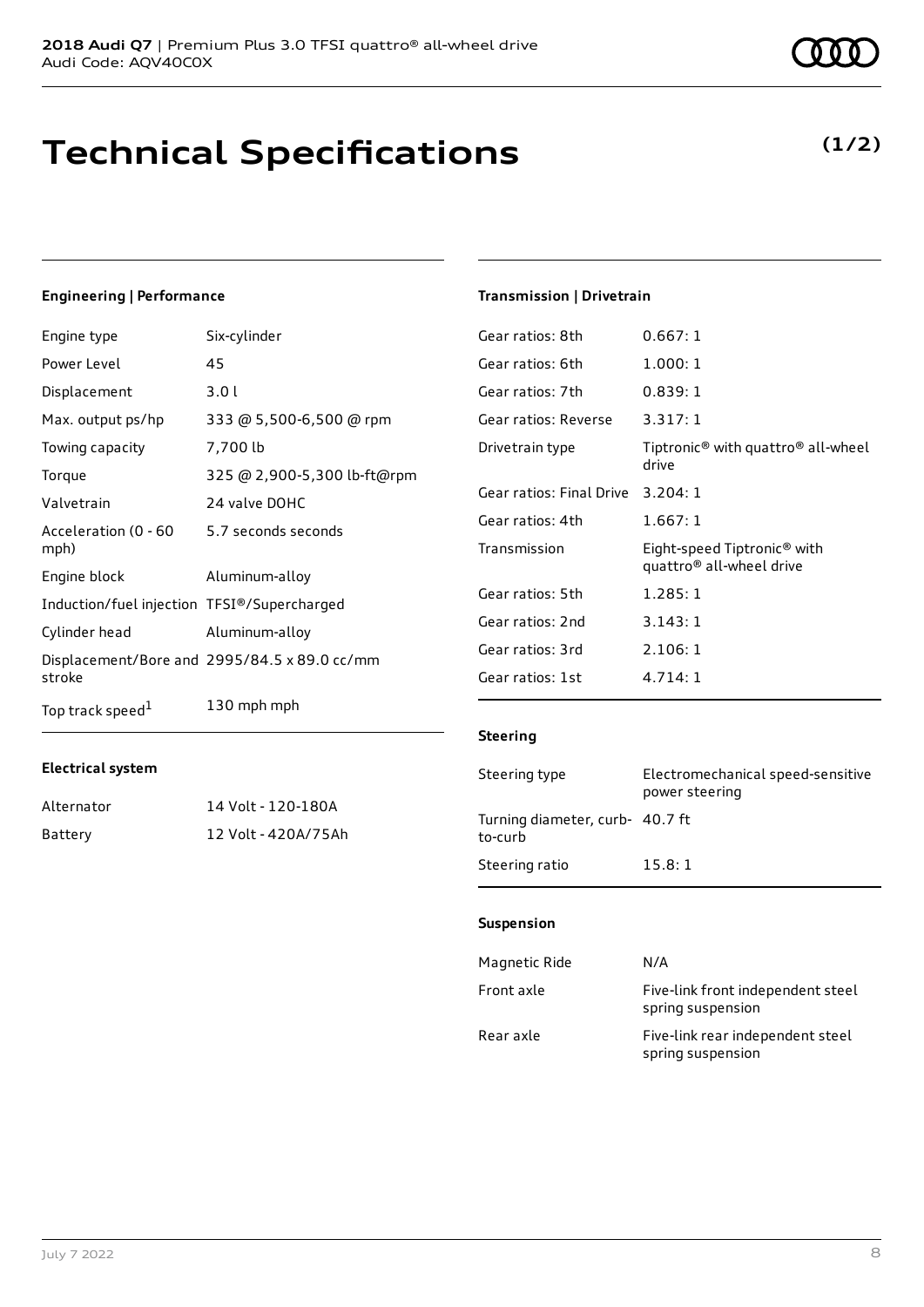# **Technical Specifications**

## **Brakes**

| Front brakes  | 14.8 (ventilated disc) in |
|---------------|---------------------------|
| Rear brakes   | 13.8 (ventilated disc) in |
| Parking brake | Electromechanical         |

## **Warranty | Maintenance**

| Warranty    | 4-year/50,000 mile Audi New<br>Vehicle Limited Warranty                                   |
|-------------|-------------------------------------------------------------------------------------------|
| Maintenance | 12-month/10,000 mile (whichever<br>occurs first) NO CHARGE first<br>scheduled maintenance |

### **Exterior Measurements**

| Height                           | 68.5 in  |
|----------------------------------|----------|
| Overall width without<br>mirrors | 77.5 in  |
| Length                           | 199.6 in |
| Wheelbase                        | 117.9 in |
| Drag coefficient                 | 0.32 Cw  |
| Overall width with<br>mirrors    | 87.1 in  |
| Track rear                       | 66.6 in  |
| Track front                      | 66.1 in  |
| Curb weight                      | 4,916 lb |

| <b>Interior measurements</b> |
|------------------------------|
|                              |

| Seating capacity                          |                                                                               |
|-------------------------------------------|-------------------------------------------------------------------------------|
| Head room with middle 38.8 in<br>sunroof  |                                                                               |
| Shoulder room, rear                       | 49.4 in                                                                       |
| Head room with front<br>sunroof           | 38.4 in                                                                       |
| Leg room, rear                            | 29.2 in                                                                       |
| Shoulder room, front                      | 59.5 in                                                                       |
| Head room with rear<br>sunroof            | 35.9 in                                                                       |
| Leg room, middle                          | 38.8 in                                                                       |
| Shoulder room, middle                     | 58.5 in                                                                       |
| Leg room, front                           | 41.7 in                                                                       |
| Cargo volume, rear<br>seatbacks up/folded | 14.8, 37.5 (3rd row folded), 71.6<br>(2nd and 3rd row folded) cu ft, cu<br>ft |

**(2/2)**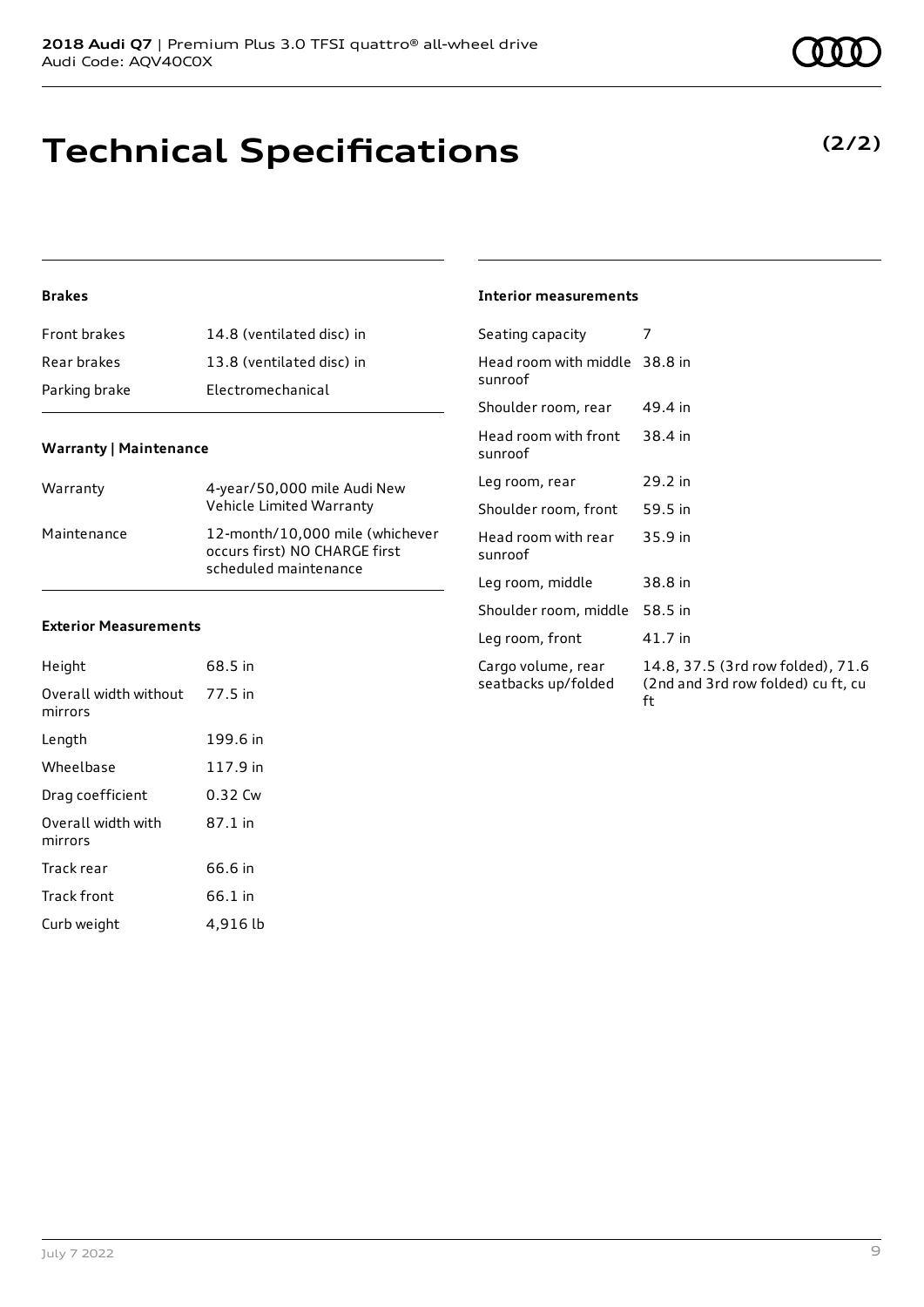# **Contact**

Dealer **Audi Orange Park**

7230 Blanding Blvd 32244 Jacksonville FL

Phone: +19045654000 FAX: 9045652206

www: [https://www.audiorangepark.com](https://www.audiorangepark.com/)